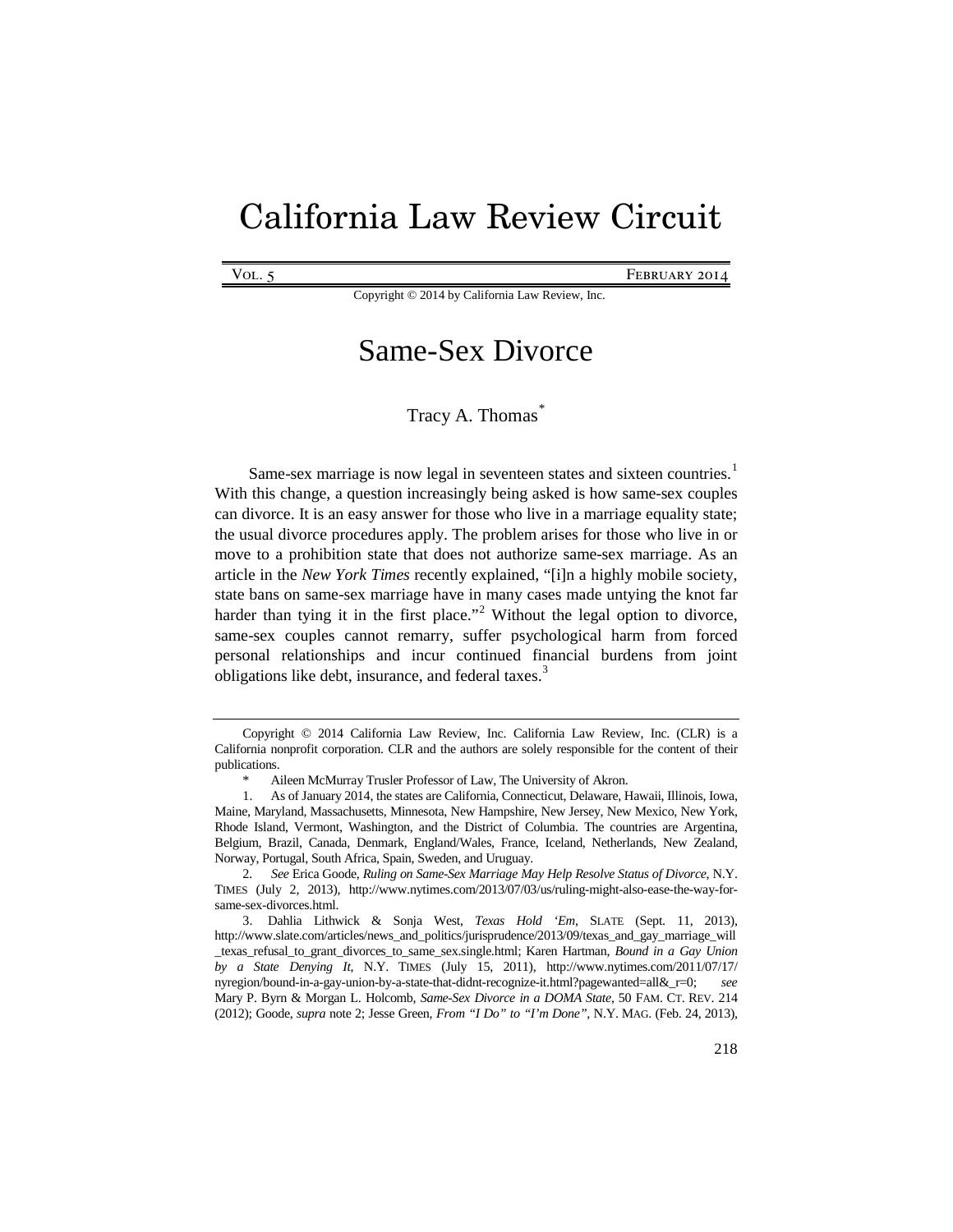The legal gap between marriage and divorce exists because divorce jurisdiction requires the domicile of a party while marriage does not. "Domicile" is the state where the party resides with the intent to remain. Divorce jurisdiction usually requires residence for six months to one year prior to filing.[4](#page-1-1) A few marriage equality states—California, Delaware, the District of Columbia, Minnesota, and Vermont—now statutorily exempt same-sex marriage from the residency requirements and allow non-residents married in the state to return to divorce if their home state refuses to dissolve the marriage.<sup>[5](#page-1-2)</sup> One state, Georgia, expressly bans same-sex divorce for out-of-state marriages.<sup>[6](#page-1-3)</sup> In the rest of the marriage prohibition states, the only option seems to be that one partner permanently relocate to a marriage equality state to establish the domicile required to petition for divorce.<sup>[7](#page-1-4)</sup>

<span id="page-1-0"></span>Courts confronted with the question of same-sex divorce have responded in conflicting ways. Some courts have denied divorces, $<sup>8</sup>$  $<sup>8</sup>$  $<sup>8</sup>$  while others have</sup> granted them.<sup>[9](#page-1-6)</sup> Looking closely at the reasoning of the cases suggests some

http://nymag.com/news/features/gay-divorce-2013-3.

<span id="page-1-1"></span><sup>4.</sup> *See* Sosna v. Iowa, 419 U.S. 393 (1975) (upholding state's one-year residency requirement for divorce as permissible, but not required under due process); In re Marriage of Kimura, 471 N.W.2d 869 (Iowa 1991) (recognizing a husband's domicile as sufficient basis for divorce jurisdiction despite wife's residence and place of marriage in Japan). *But see* Courtney G. Joslin, *Modernizing Divorce Jurisdiction: Same-Sex Couples and Minimum Contacts*, 91 B.U. L. REV. 1669 (2011) (proposing a change in the basis of divorce jurisdiction from the corporate-like *in rem* domicile rule to the usual *in personam* minimum contacts rule) .

<span id="page-1-2"></span><sup>5.</sup> CAL. FAM. CODE § 2320 (West 2013); DEL. CODE ANN. tit. 13, § 129(f) (West 2010); D.C. CODE § 16-902(b)(1) (West 2013); MINN. STAT. ANN. § 518.07 (West 2006); VT. STAT. ANN. tit. 15, § 592(b)–(c) (West 2007); *see also* Civil Marriage Act, S.C. 2005, c. 33, s. 7 (Can.); COLO. REV. STAT. ANN. §§ 14-15-115 & 14-15-116 (West 2013) (allowing divorce through a civil union statute). There may also be a question of proper personal jurisdiction over the non-residents necessary to adjudicate the incidents of divorce such as financial and custodial issues where the respondent does not consent to jurisdiction. *See* Armin U. Kuder & Marcia Kuntz, *Legal Challenges of Divorce for Same-Sex Couples*, *in* UNDERSTANDING THE LEGAL ISSUES SURROUNDING SAME-SEX MARRIAGE 27 (2013); *see, e.g.*, DEL. CODE ANN. tit. 13, § 129(f) (requiring consent to nonexclusive jurisdiction for divorce proceedings as a condition of same-sex marriage); VT. STAT. ANN. tit. 15, § 592(b)–(c) (allowing non-resident same-sex divorce only if no children were born or adopted during the marriage and the parties agree to financial stipulations).

<sup>6.</sup> GA. CONST., art. I, § 4; GA. CODE ANN. § 19-3-3.1 (West 2003).

<span id="page-1-4"></span><span id="page-1-3"></span><sup>7.</sup> *See generally* Ellen Shapiro*, 'Til Death Do Us Part: The Difficulties of Obtaining A Same-Sex Divorce*, 8 NW. J. L. & SOC. POL'Y 208 (2013); Elisabeth Oppenheimer, *No Exit: The Problem of Same-Sex Divorce*, 90 N.C. L. REV. 73 (2011).

<span id="page-1-5"></span><sup>8.</sup> *See, e.g.*, Alan Johnson, *Judge Refuses Lesbians a Divorce*, COLUMBUS DISPATCH (Aug. 24, 2012), http://www.dispatch.com/content/stories/local/2012/08/24/judge-refuses-to-give-lesbians-adivorce.html (denying divorce in *Thompson v. Roller*); In re Marriage of Ranzy, No. 49D12-0903-DR-014654 (Ind. Super. Ct. Sept. 4, 2009) (denying divorce for Canadian same-sex marriage); *see also* O'Darling v. O'Darling, 188 P.3d 137 (Okla. 2008) (invalidating divorce where same-sex nature was not disclosed to and addressed by the court).

<span id="page-1-6"></span><sup>9.</sup> *See, e.g.*, Ryan Dunn, *Hancock County First: A Same-Sex Divorce*, COURIER (Aug. 16, 2013), http://www.thecourier.com/Issues/2013/Aug/16/ar\_news\_081613\_story3.asp (granting divorce in *Mason v. Essinger*); Alan Johnson, *Married in New York, Local Gay Couple Gets Divorced in Columbus*, COLUMBUS DISPATCH (Mar. 23, 2012), http://www.dispatch.com/content/stories/local/ 2012/03/23/ohio-gay-couple-receive-divorce.html (granting divorce in *Baize v. Wissman*); Johnson, *supra* not[e 8](#page-1-0) (granting divorce in *Dzhembaz v. Volkov*).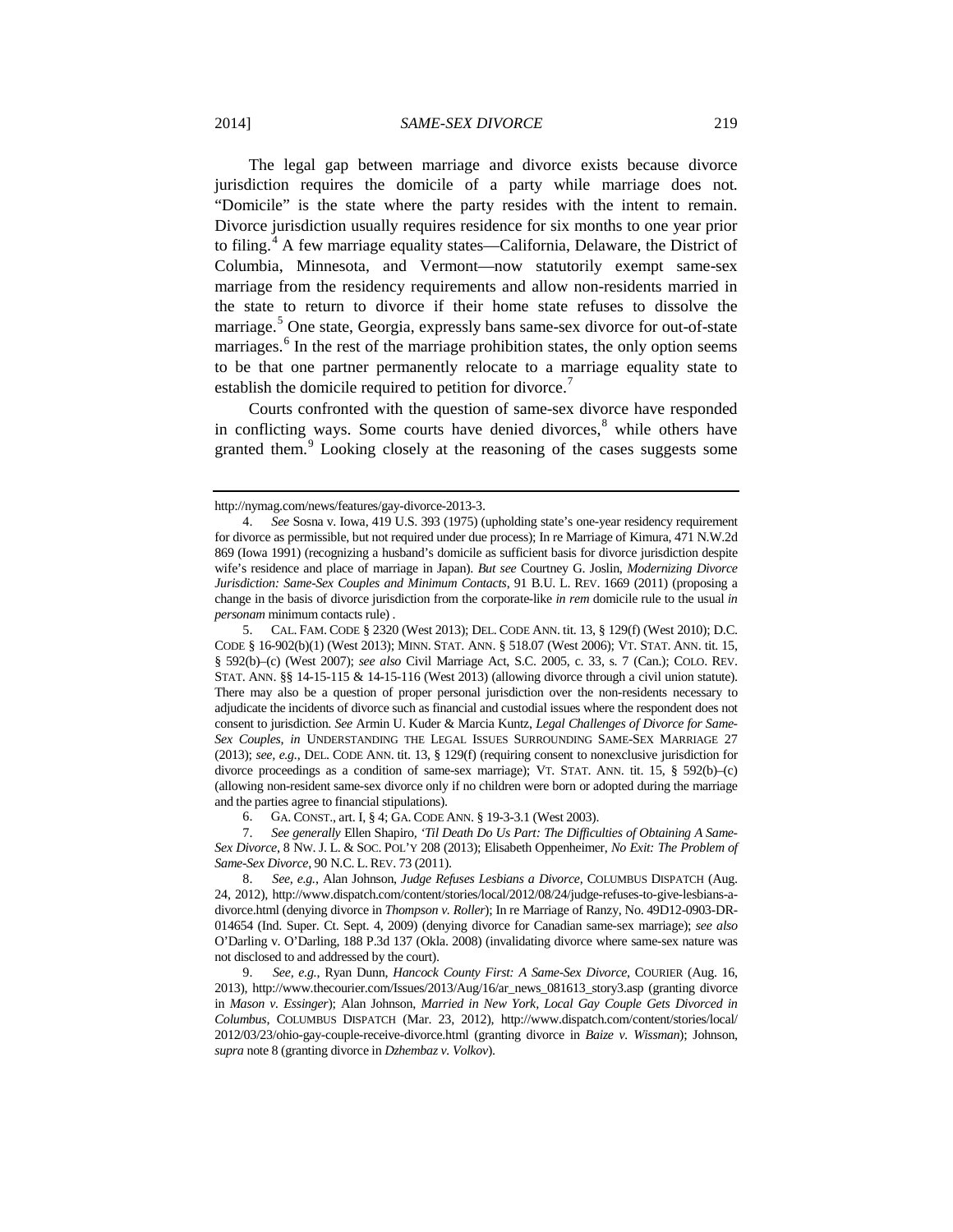legal options for courts in marriage prohibition states facing divorce petitions from same-sex couples. These options include limited recognition of the external marriage under conflicts of laws principles; declaring unconstitutional the laws that deny recognition to legal same-sex marriages or that deny samesex couples access to the courts; or voiding the marriage by annulment.

I.

# LIMITED RECOGNITION OF EXTERNAL MARRIAGE

One legal option is for courts to consider limited recognition of a same-sex marriage solely for purposes of divorce.<sup>[10](#page-2-0)</sup> This incidental recognition promotes the policies behind divorce laws—disentanglement of affairs, personal freedom, ability to remarry, and access to the courts—but does not necessarily validate ongoing same-sex marriages.<sup>[11](#page-2-1)</sup> It thus arguably furthers the public policy of the states prohibiting same-sex marriage by terminating those unauthorized partnerships.

# <span id="page-2-7"></span>*A. Conflicts of Law*

Under the usual conflicts-of-law rule, a state will recognize out-of-state marriages that were valid in the state where they were performed.<sup>[12](#page-2-2)</sup> In the vast majority of cases, courts apply the rule of *lex loci celebrationis*, looking to the law of the location where the marriage was celebrated or contracted to determine its validity.<sup>[13](#page-2-3)</sup> Thus, states typically recognize easily lawful out-ofstate marriages even when they differ from the state's own laws governing, for example, marital age, degrees of kinship, or common-law marriages.<sup>[14](#page-2-4)</sup> The lex loci rule arises from comity by which "courts will give effect to laws and judicial decisions of another state or jurisdiction, not as a matter of obligation but out of deference and respect."<sup>[15](#page-2-5)</sup> Accordingly, the Supreme Courts of Wyoming and Maryland and courts in New York have relied on comity to recognize lawful out-of-state same-sex marriages and grant divorces.<sup>[16](#page-2-6)</sup>

<span id="page-2-0"></span><sup>10.</sup> *See generally* Barbara J. Cox, *Using an "Incidents of Marriage" Analysis when Considering Interstate Recognition of Same-Sex Couples' Marriages, Civil Unions, and Domestic Partnerships*, 13 WIDENER L.J. 699 (2004).

<span id="page-2-1"></span><sup>11.</sup> *See, e.g.*, Christiansen v. Christiansen, 253 P.3d 153, 156 (Wy. 2011) ("[A]ccepting that a valid marriage exists plays no role except as a condition precedent to granting a divorce. After the condition precedent is met, the laws regarding divorce apply. Laws regarding marriage play no role.").

<span id="page-2-2"></span><sup>12.</sup> *See, e.g.*, Port v. Cowan, 44 A.3d 970, 975–76 (Md. 2012); Beth R. v. Donna M., 853 N.Y.S.2d 501, 504 (Sup. Ct. 2008); *see* Larry Kramer, *Same-Sex Marriage, Conflict of Laws, and the Unconstitutional Public Policy Exception*, 106 YALE L.J. 1965, 1971 (1997).

<span id="page-2-3"></span><sup>13.</sup> *See Christiansen*, 253 P.3d at 156; Barbara J. Cox, *Same-Sex Marriage and the Public Policy Exception in Choice-of-Law: Does It Really Exist?*, 16 QUINN. L. REV. 61 (1996). *But see* RESTATEMENT (SECOND) OF CONFLICT OF LAWS § 283 (1971) (exception for marriage evasion).

<span id="page-2-6"></span><span id="page-2-5"></span><span id="page-2-4"></span><sup>14</sup>*. See* Obergefell v. Kasich, No. 1:13-cv-501, 2013 WL 3814262 (S.D. Ohio July 22, 2013); *Beth R*., 853 N.Y.S.2d at 504; Mazzolini v. Mazzolini, 155 N.E.2d 206, 208 (Ohio 1958) (recognizing lawful Massachusetts marriage between first cousins even though such kinship marriages were not authorized in Ohio).

<sup>15.</sup> *Port*, 44 A.3d at 975 (internal quotations omitted).

<sup>16.</sup> *See Christiansen*, 253 P.3d at 156; *Port*, 44 A.3d at 982; *Beth R*., 853 N.Y.S.2d at 504;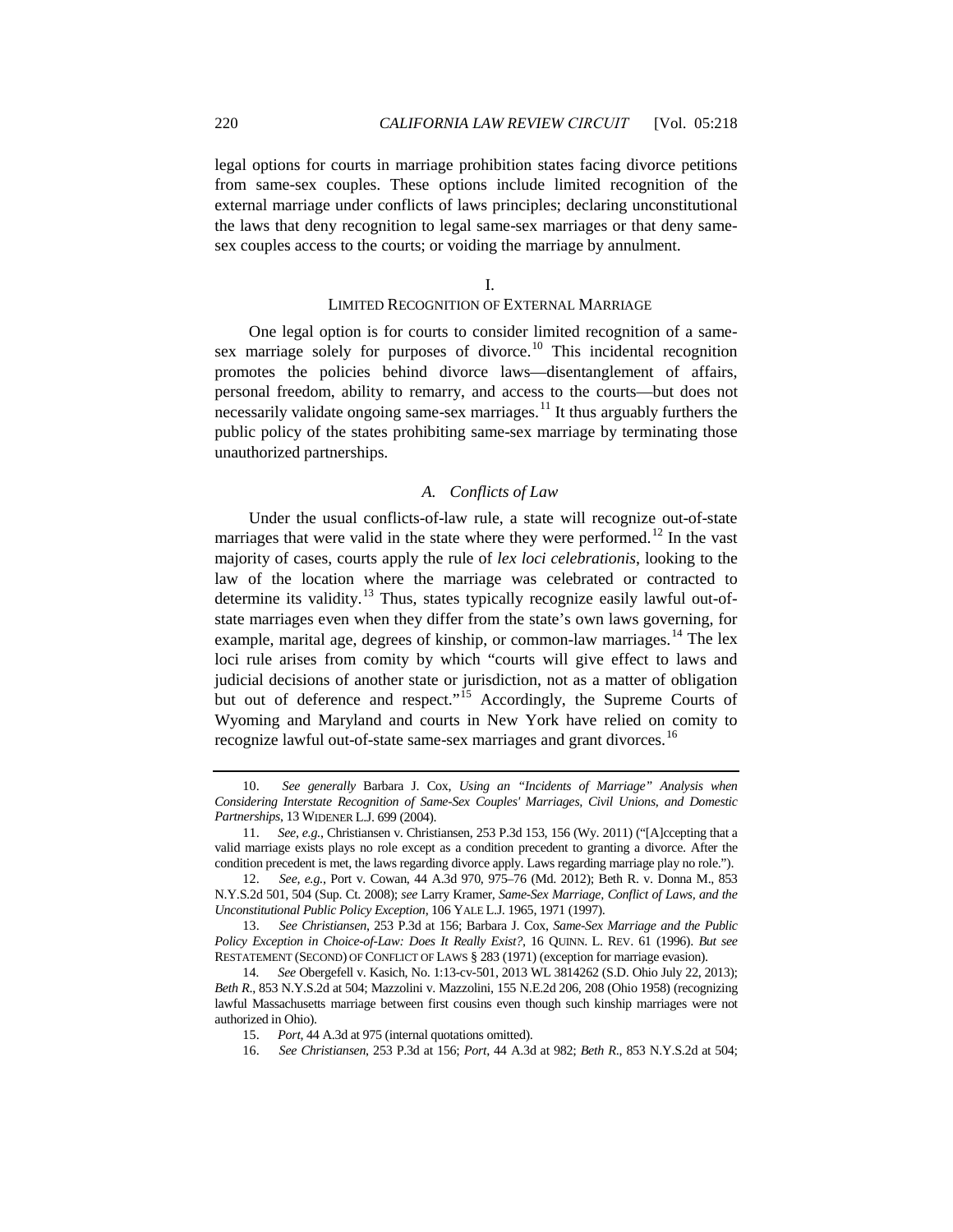Courts might also use more generalized, commercial choice-of-law principles to apply the law of the state where the couple formed the marital contract. Under this approach, the state forum would function merely as a conduit for the other state's law of marriage validity and divorce remedies of marital property, support, and custody.<sup>[17](#page-3-0)</sup>

Article IV of the Constitution of the United States similarly supports the application of conflicts of law principles, providing that states should give full faith and credit to the "public Acts, Records, and judicial Proceedings" of the sister states.<sup>[18](#page-3-1)</sup> The clause embodies the general "wise policy" of respect for the official acts of another state, $19$  and facially seems to require that states recognize the lawful marriages of other states. Scholars, however, disagree as to whether the clause mandates interstate recognition of same-sex marriage, questioning whether marriage is an "act" or "record" and whether there is any exception to the recognition command. $^{20}$  $^{20}$  $^{20}$ 

More significantly, the federal Defense of Marriage Act (DOMA) enacted pursuant to the authority of the Full Faith and Credit Clause—provides an exemption that "[n]o State . . . shall be required to give effect to any public act, record, or judicial proceedings of any other State . . . respecting a relationship between persons of the same sex that is treated as a marriage."<sup>[21](#page-3-4)</sup> Relying on this language, one Pennsylvania court concluded that DOMA eliminated any requirement to recognize a Massachusetts same-sex marriage for purposes of divorce.<sup>[22](#page-3-5)</sup> Yet, the federal statute, by its express exception, implies that the constitution otherwise requires recognition of external samesex marriages.

#### *B. Public Policy Exceptions*

While broad principles of common law and federalism support recognition of same-sex marriages, both incorporate a public policy exception to that recognition. Under this exception, states will not recognize the validity of an out-of-state marriage where it would violate their own public policy.<sup>[23](#page-3-6)</sup> Courts have traditionally used the public policy exception when legal marriages

C.M. v. C.C., 867 N.Y.S.2d. 884, 889 (Sup. Ct. 2008). *But see* Chambers v. Ormiston, 935 A.2d 956, 964 (R.I. 2007) (denying divorce as state did not authorize same-sex marriage), *superseded by statute*, R.I. GEN. LAWS § 15-1-1 (eff. Aug. 1, 2013).

<span id="page-3-0"></span><sup>17.</sup> *See* Byrn & Holcomb, *supra* not[e 3,](#page-0-5) at 218; Parker v. Waronker, 918 N.Y.S.2d 822, 824– 25 (Sup. Ct. 2010).

<sup>18.</sup> U.S. CONST. art. IV, § 1.

<sup>19.</sup> Nevada v. Hall, 440 U.S. 410, 425–26 (1979).

<span id="page-3-3"></span><span id="page-3-2"></span><span id="page-3-1"></span><sup>20.</sup> *Compare* Andrew Koppelman, *Interstate Recognition of Same-Sex Marriages and Civil Unions: A Handbook for Judges*, 153 U. PA. L. REV. 2143, 2155 (2005) *with* Kramer, *supra* note 12, at 1986–87.

<sup>21.</sup> 28 U.S.C. § 1738C (2012).

<span id="page-3-6"></span><span id="page-3-5"></span><span id="page-3-4"></span><sup>22.</sup> Kern v. Taney, 11 Pa. D. & C. 5th 558, 563 (Com. Pl. Ct. 2010); *see also* Wilson v. Ake, 354 F. Supp. 2d 1298, 1303–04 (M.D. Fla. 2005).

<sup>23.</sup> Kramer, *supra* note 12, at 1975–76.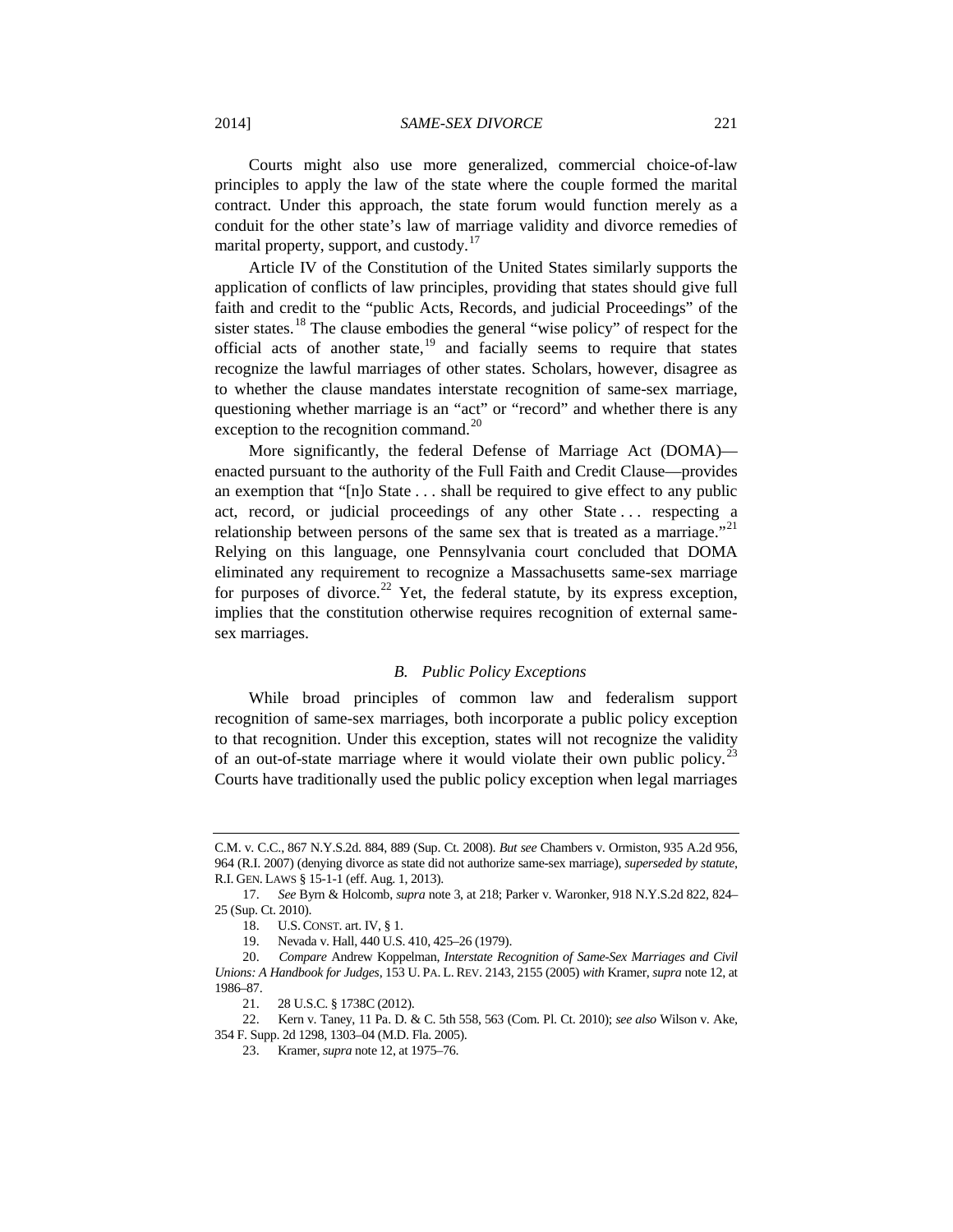implicate crimes like polygamy or incest.<sup>[24](#page-4-0)</sup> But importantly, "[t]he policy exception is necessarily narrow, lest it swallow the rule."<sup>[25](#page-4-1)</sup>

The Supreme Court of Wyoming reconciled its own public policy against establishing same-sex marriage to grant a divorce of a lawful Canadian marriage. In *Christiansen v. Christiansen* the court held that recognizing a foreign same-sex marriage for the "limited purpose of entertaining a divorce proceeding does not lessen the law or policy in Wyoming against allowing the creation of same-sex marriages."<sup>[26](#page-4-2)</sup> The Wyoming court emphasized that "[a] divorce proceeding does not involve recognition of a marriage as an ongoing relationship," but merely establishes the condition precedent to granting a divorce.<sup>[27](#page-4-3)</sup> The court emphasized that the divorce petition did not seek to give effect to the marriage or establish a right to live in the state as a married couple: "They are not seeking to enforce any right incident to the status of being married. In fact, it is quite the opposite."<sup>[28](#page-4-4)</sup>

Similarly, the Maryland Court of Appeals in *Port v. Cowan* granted a divorce to a couple married lawfully out of state, distinguishing its then-existing policy against same-sex marriage.<sup>[29](#page-4-5)</sup> The court held that limited recognition was not repugnant to state policy because the state did not criminalize same-sex marriage; rather, the state's laws recognized and protected against discrimination based on sexual orientation.<sup>[30](#page-4-6)</sup>

<span id="page-4-11"></span>Unlike Wyoming and Maryland, most prohibitory states have express language against recognizing out-of-state marriages. A few "super-DOMA" states like Texas and Ohio have additional language against giving effect or any legal benefit to same-sex marriages.<sup>[31](#page-4-7)</sup> Courts in Texas and Pennsylvania emphasized these restrictive prohibitions in refusing to grant same-sex divorces.[32](#page-4-8) For example, in In re *Marriage of J.B.,* a Texas Court of Appeals found divorce to be a claim or "demand of a right" to legal benefits like community property rights that are "asserted as a result of a marriage."<sup>[33](#page-4-9)</sup> Thus, the court held that divorce would improperly give effect to the couple's marriage by presuming a valid marriage capable of divorce and by granting "paradigmatic legal benefit[s]" like marital property,<sup>[34](#page-4-10)</sup> violating state law that

<span id="page-4-7"></span><span id="page-4-6"></span><span id="page-4-5"></span><span id="page-4-4"></span><span id="page-4-3"></span><span id="page-4-2"></span><span id="page-4-1"></span>31. TEX. FAM. CODE ANN. § 6.204(c)(2) (West 2013); OHIO REV. CODE ANN. § 3101.01(C)(3) (2011). *See* Robert E. Rains, *A Minimalist Approach to Same-Sex Divorce: Respecting States that Permit Same-Sex Divorce and States that Refuse to Recognize Them*, 2012 UTAH L. REV. 393, 420 (2012).

<span id="page-4-10"></span><span id="page-4-9"></span><span id="page-4-8"></span>32*. In re* Marriage of J.B. & H.B., 326 S.W.3d 654, 665 (Tex. App. 2010), *review granted*, Aug. 23, 2013; Kern v. Taney, 11 Pa. D. & C. 5th 558, 562–63 (Com. Pl. Ct. 2010).

33. 326 S.W.2d at 665.

34. *Id.* at 666.

<sup>24.</sup> *Id.* at 1970.

<span id="page-4-0"></span><sup>25.</sup> Christiansen v. Christiansen, 253 P.3d 153, 156 (Wy. 2011).

<sup>26.</sup> *Id.* at 156.

<sup>27.</sup> *Id.*

<sup>28.</sup> *Id.*

<sup>29.</sup> 44 A.3d 970, 975 (Md. 2012).

<sup>30.</sup> *Id.* at 979–80.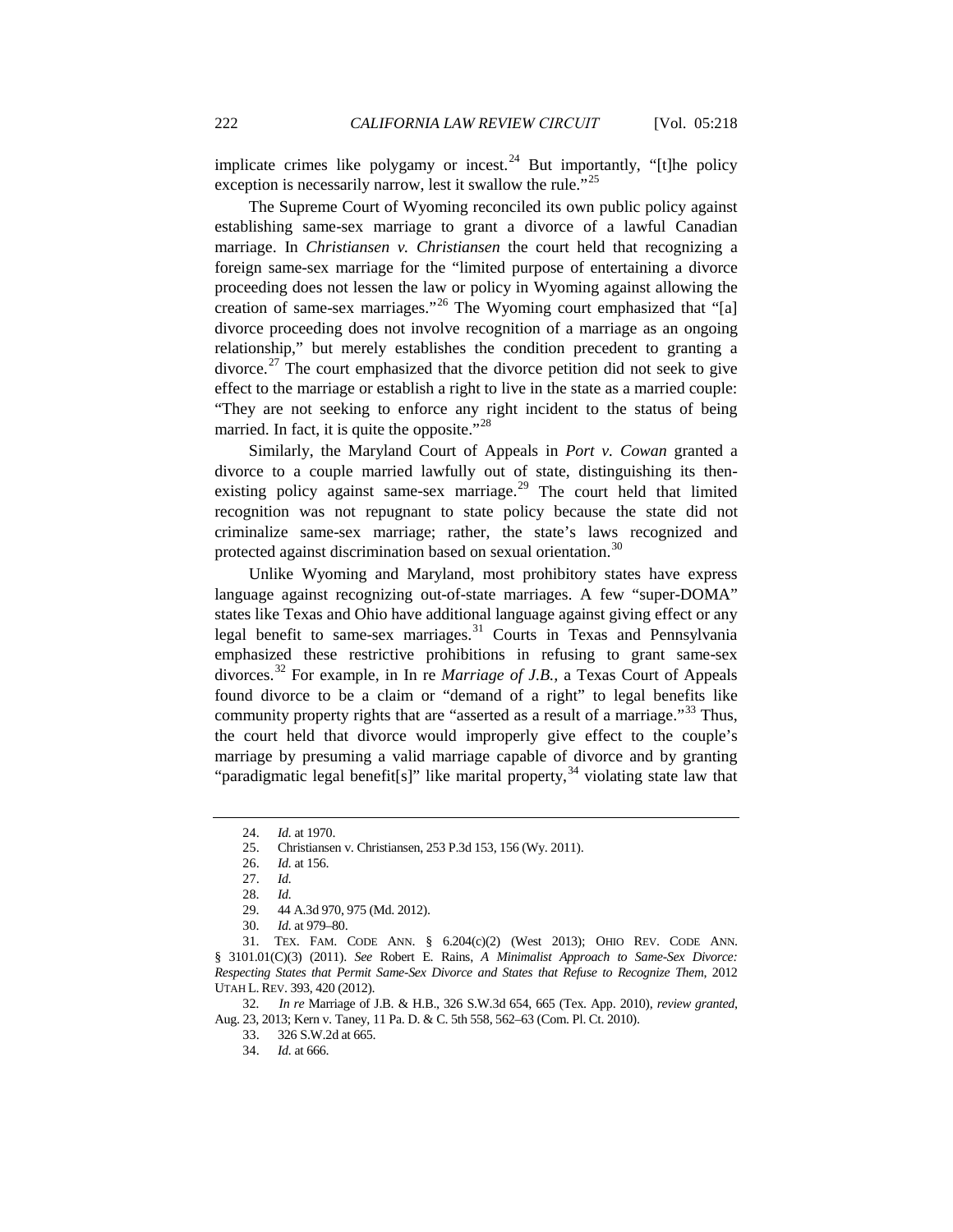prohibited "giving *any effect whatsoever*" to same-sex marriage. On pending appeal to the Texas Supreme Court, plaintiffs argue that divorce is not a marital benefit, but rather a residential benefit, extending the right of access to the courts to those who reside in the state.<sup>[35](#page-5-1)</sup>

Following this line of reasoning, states with "super-DOMA" laws might read narrowly the prohibition against marital legal benefits to restrict only the beneficial establishment of same-sex partnerships, thus permitting divorce. For example, Ohio treats out-of-state same-sex marriages "in all respects as having no legal force or effect" and prohibits granting "specific statutory benefits of a legal marriage" to these partnerships.<sup>[36](#page-5-2)</sup> Yet, the Ohio Supreme Court held in *State v. Carswell* that the voter intent behind this constitutional provision enacted by ballot initiative was to prevent the legislative or judicial creation of legal statuses that approximate marriage, like civil unions or domestic partnerships. $37$  Therefore, the court held, the constitutional provision did not preclude same-sex partners from accessing statutory benefits of marriage like the domestic violence protection.<sup>[38](#page-5-4)</sup> Similarly, the divorce statute, like the domestic violence statute, may not be precluded by the constitutional provision that aims to prevent the establishment of marriage-like status for same-sex couples. $39$ 

#### II.

# UNCONSTITUTIONAL DENIALS

<span id="page-5-0"></span>A state's assertion of the public policy exception to deny recognition of same-sex marriage for divorce must still comport with the Constitution.<sup>[40](#page-5-6)</sup> The exception cannot be used to accomplish unconstitutional objectives, as the Supreme Court held in the inter-racial marriage case of *Loving v. Virginia.*[41](#page-5-7) Legal scholars have concluded that denying same-sex divorce violates equal protection and due process because there is "no legitimate reason to keep acrimonious couples married," especially in a time where all fifty states permit no fault divorce.<sup>[42](#page-5-8)</sup> The recent U.S. Supreme Court decision in *United States v*. *Windsor* bolsters this conclusion in striking down the provision of DOMA denying recognition to valid state same-sex marriages.

<span id="page-5-2"></span><span id="page-5-1"></span><sup>35.</sup> *See* Lithwick & West, *supra* not[e 3.](#page-0-5) The companion case in the Texas appeal did uphold the same-sex divorce granted by the trial court, finding that the state had no standing to intervene in the private matter. State v. Naylor, 330 S.W.3d 434 (Tex. App. 2011), *review granted*, Aug. 23, 2013.

<sup>36.</sup> OHIO REV. CODE ANN. § 3101.01(C)(2)–(3) (West 2011).

<sup>37.</sup> 871 N.E.2d 547, 551 (Ohio 2007).

<sup>38.</sup> *Id.* at 554.

<span id="page-5-5"></span><span id="page-5-4"></span><span id="page-5-3"></span><sup>39.</sup> *See* Mary Patricia Byrn & Morgan L. Holcomb, *Wedlocked*, 67 U. MIAMI L. REV. 1, 16– 26 (2012).

<sup>40.</sup> Kramer, *supra* not[e 12,](#page-2-7) at 1971.

<sup>41.</sup> 388 U.S. 1 (1967).

<span id="page-5-8"></span><span id="page-5-7"></span><span id="page-5-6"></span><sup>42.</sup> *E.g.*, Byrn & Holcomb, *supra* note [39,](#page-5-0) at 25; Byrn & Holcomb, *supra* note [3,](#page-0-5) at 215; Oppenheimer, *supra* note 7, at 108-110.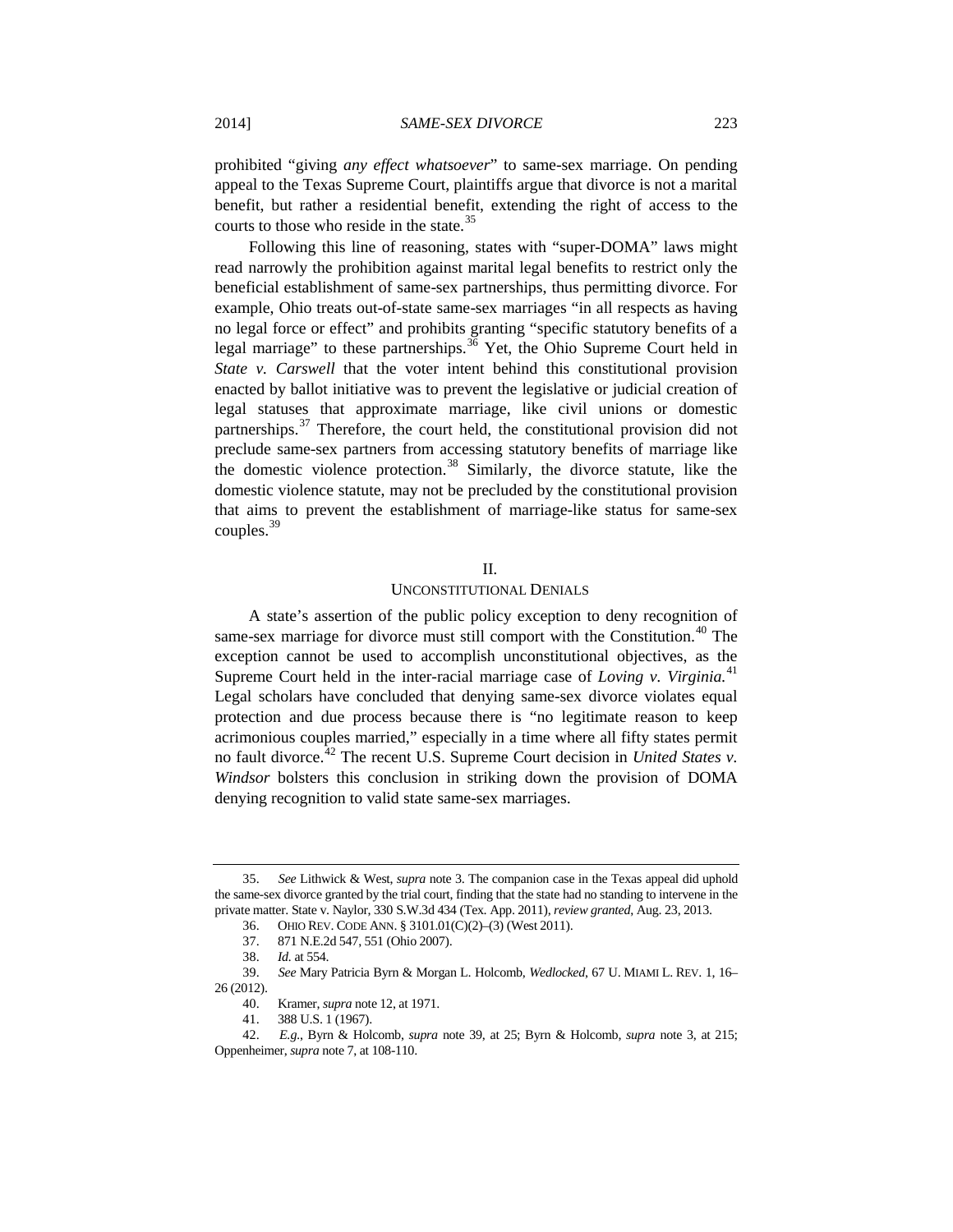A Texas trial court in In re *Marriage of J.B.* agreed that a denial of same-sex divorce violated equal protection, but was reversed on appeal.<sup>[43](#page-6-0)</sup> The Texas Court of Appeals held that the legitimate state interest in "promoting the raising of children in the optimal familial setting" justified under rational basis the classification granting the right to divorce only to opposite-sex couples and not to same-sex couples.<sup>[44](#page-6-1)</sup> The court held that the persons classified were distinguished by the relevant characteristic of their "natural ability to procreate" based on the state's legitimate interest in "fostering relationships that will serve children best."[45](#page-6-2) On pending appeal to the Texas Supreme Court, the petitioners challenge that "the court of appeals never connects the dots" to show a rational relation, questioning how denying same-sex couples access to *divorce* promotes the optimization of marriage, procreation, and the raising of children in opposite-sex households.<sup>[46](#page-6-3)</sup>

The Supreme Court's decision in *Windsor* concludes more emphatically that non-recognition of valid same-sex marriages is unconstitutional, finding only animus against same-sex couples behind the pretext of optimal family life.<sup>[47](#page-6-4)</sup> The majority framed the problem with DOMA as discrimination in the government's recognition of all lawful state marriages, except same-sex marriages.[48](#page-6-5) The government, the Court held, expressly targeted a class of marriages some states had intended to protect. The Court concluded that no rational state interest justified this denial, as the legislative intent simply disapproved of homosexuals, stigmatized gay marriages, and created a preference for heterosexual marriages.<sup>[49](#page-6-6)</sup>

Relying on *Windsor*, an Ohio federal court in *Obergefell v. Kasich* recognized the validity of a lawful out-of-state same-sex marriage for purposes of identification on a death certificate.<sup>[50](#page-6-7)</sup> The court framed the issue as Ohio's usual practice of recognizing the validity of lawful out-of-state marriages under lex loci versus its differing treatment of denial of same-sex marriages.<sup>[51](#page-6-8)</sup> It concluded that "this [wa]s not a complicated case" and *Windsor* supported the conclusion that the targeting of same-sex partners of lawful marriages lacked basis in any rational state interest, but rather arose from animus and disapproval of homosexuality in violation of equal protection.<sup>[52](#page-6-9)</sup> The court, in a related

- 51. *Obergefell,* 2013 WL 3814262 at \*5*.*
- 52. *Id.* at \*1.

<sup>43.</sup> *In re* Marriage of J.B. & H.B., 326 S.W.3d 654, 659 (Tex. App. 2010).

<sup>44.</sup> *Id.* at 677.

<sup>45.</sup> *Id.* at 674; *see* Kern v. Taney, 11 Pa. D. & C. 5th 558, 575–76 (Com. Pl. Ct. 2010).

<span id="page-6-4"></span><span id="page-6-3"></span><span id="page-6-2"></span><span id="page-6-1"></span><span id="page-6-0"></span><sup>46.</sup> Petitioner's Brief on the Merits at 26, *In re* Marriage of J.B*.* & H.B.*,* No. 11-0024 (Tex. Sept. 6, 2011), 2011 WL 8584393, at \*26.

<sup>47.</sup> 133 S. Ct. 2675 (2013); *see* Goode, *supra* not[e 2.](#page-0-0)

<sup>48.</sup> *Windsor*, 133 S. Ct. at 2689.

<sup>49.</sup> *Id.* at 2695–96; *see* Romer v. Evans, 517 U.S. 620, 632 (1996).

<span id="page-6-9"></span><span id="page-6-8"></span><span id="page-6-7"></span><span id="page-6-6"></span><span id="page-6-5"></span><sup>50.</sup> No. 1:13-cv-501, 2013 WL 3814262, at \*5 (S.D. Ohio July 22, 2013) (granting temporary restraining order). The plaintiff, John Arthur, died three months later. Tim Swift, *Gay Ohio Man Who Sparked a Legal Case Dies*, HUFFINGTON POST (Oct. 23, 2013), http://www.huffingtonpost.com/ 2013/10/23/gay-ohio-marriage-case-death\_n\_4147659.html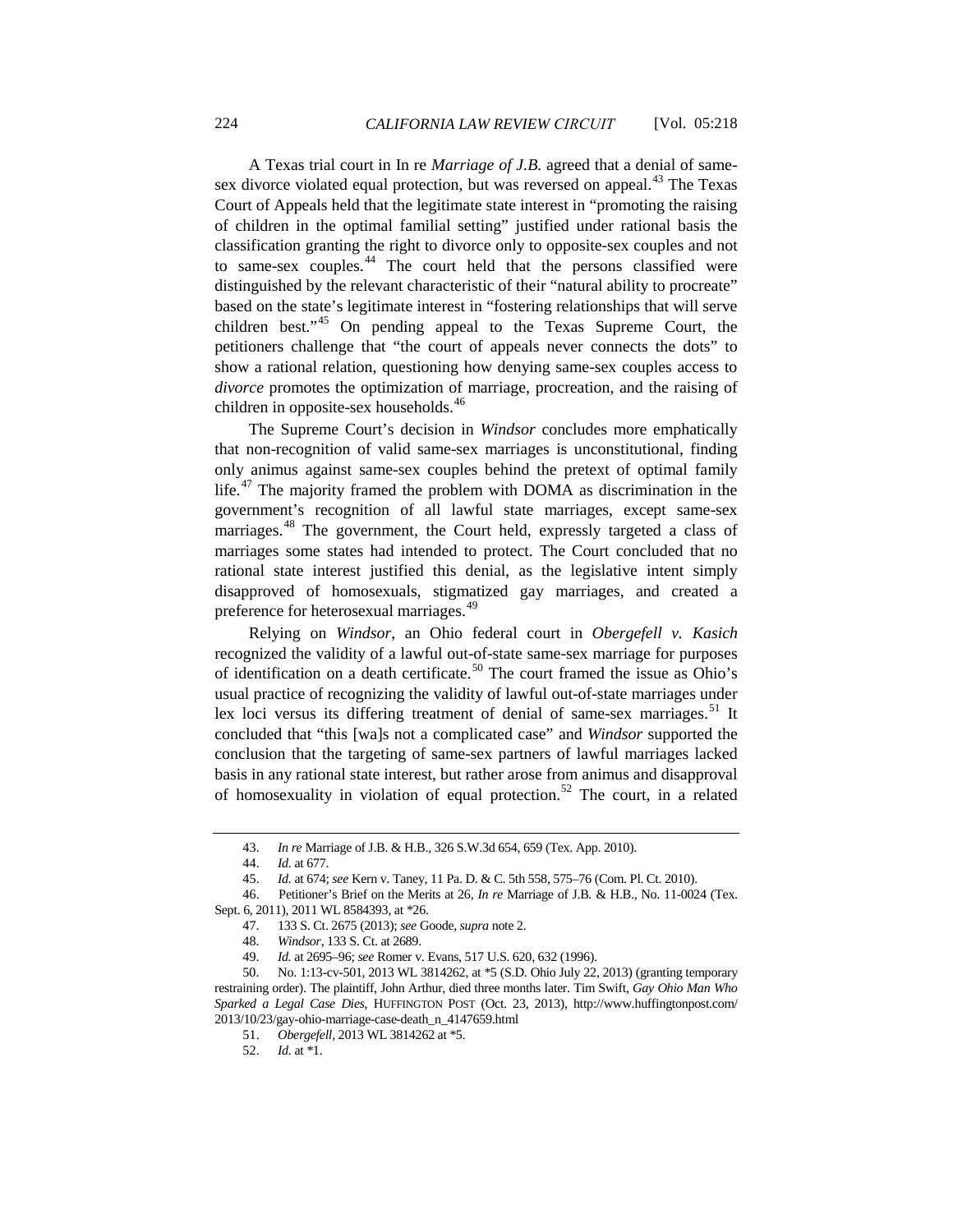decision on the merits, articulated the constitutional implications of the usual deference to out-of-state marriages, explaining that "once you get married lawfully in one state, another state cannot summarily take your marriage away, because the right to remain married is properly recognized as a fundamental liberty interest protected by the Due Process Clause of the United States Constitution."<sup>[53](#page-7-1)</sup>

The differential treatment of same-sex couples with respect to divorce might also be framed as an unconstitutional denial of access to the courts.<sup>[54](#page-7-2)</sup> Individuals cannot divorce themselves through private agreement, and thus require access to the courts. This state monopoly over divorce led the U.S. Supreme Court in *Boddie v. Connecticut* to find that a categorical denial of access to the courts for one group of people violated due process.<sup>[55](#page-7-3)</sup> In striking down a categorical denial of divorce for indigent plaintiffs, the Court emphasized the special nature of divorce as "a right of substantial magnitude" that embodied access to the courts, the ability to escape constraints and legal obligations, and the denial of the fundamental right to remarry.<sup>[56](#page-7-4)</sup> By distinguishing divorce from marriage, petitioners seeking same-sex divorce can draw on the right of access to the courts and *Windsor*[57](#page-7-5) to conclude that no basis other than animus exists for denying divorce when no-fault divorce is otherwise available in all states.<sup>[58](#page-7-6)</sup>

# <span id="page-7-0"></span>III.

#### VOIDING THE MARRIAGE

Parties to a same-sex marriage may alternatively seek to void or annul the marriage. Courts in marriage prohibition states like Arizona, Texas, and Pennsylvania have endorsed this option as a viable way to harmonize the parties' desire for divorce with state prohibitions on recognizing same-sex marriage.<sup>[59](#page-7-7)</sup>

<span id="page-7-4"></span><span id="page-7-3"></span>55. 401 U.S. 371, 374 (1971); *see* Byrn & Holcomb, *supra* note [39,](#page-5-0) at 33–36; Byrn & Holcomb, *supra* not[e 3,](#page-0-5) at 215.

- 56. *Boddie*, 401 U.S. at 380–81 & n.8.
- 57. 133 S. Ct. 2675 (2013).
- 58. Hogue, *supra* not[e 54,](#page-7-0) at 229.

<span id="page-7-1"></span><sup>53.</sup> Obergefell v. Wymyslo, No. 1:13-cv-501, 2013Wl 6726688, at\*1 (S.D. Ohio Dec. 23, 2013).

<span id="page-7-2"></span><sup>54.</sup> Meg Penrose, *Unbreakable Vows: Same-Sex Marriage and the Fundamental Right to Divorce*, 58 VILL. L. REV. 169, 203 (2013); Byrn & Holcomb, *supra* not[e 39,](#page-5-0) at 33-36; Oppenheimer, supra note 7, at 110; L. Lynn Hogue, *The Constitutional Obligation to Adjudicate Petitions for Same-Sex Divorce and the Dissolution of Civil Unions and Analogous Same-Sex Relationships: Prolegomenon to a Brief*, 41 CAL. W. INT'L L.J. 229, 229–30 (2010).

<span id="page-7-7"></span><span id="page-7-6"></span><span id="page-7-5"></span><sup>59.</sup> *E.g.*, Atwood v. Riviotta, No. 1CA-CV 12-0280, 2013 WL 2150021, at \*1 (Ariz. Ct. App. May 16, 2013); Surnamer v. Ellstrom, No. 1CA-CV 11-0504, 2012 WL 2864412, at \*1 (Ariz. Ct. App. July 12, 2012); *In re* Marriage of J.B. & H.B., 326 S.W.3d 654, 667, 678–79 (Tex. App. 2010); Kern v. Taney, 11 Pa. D. & C. 5th 558, 576 (Com. Pl. Ct. 2010).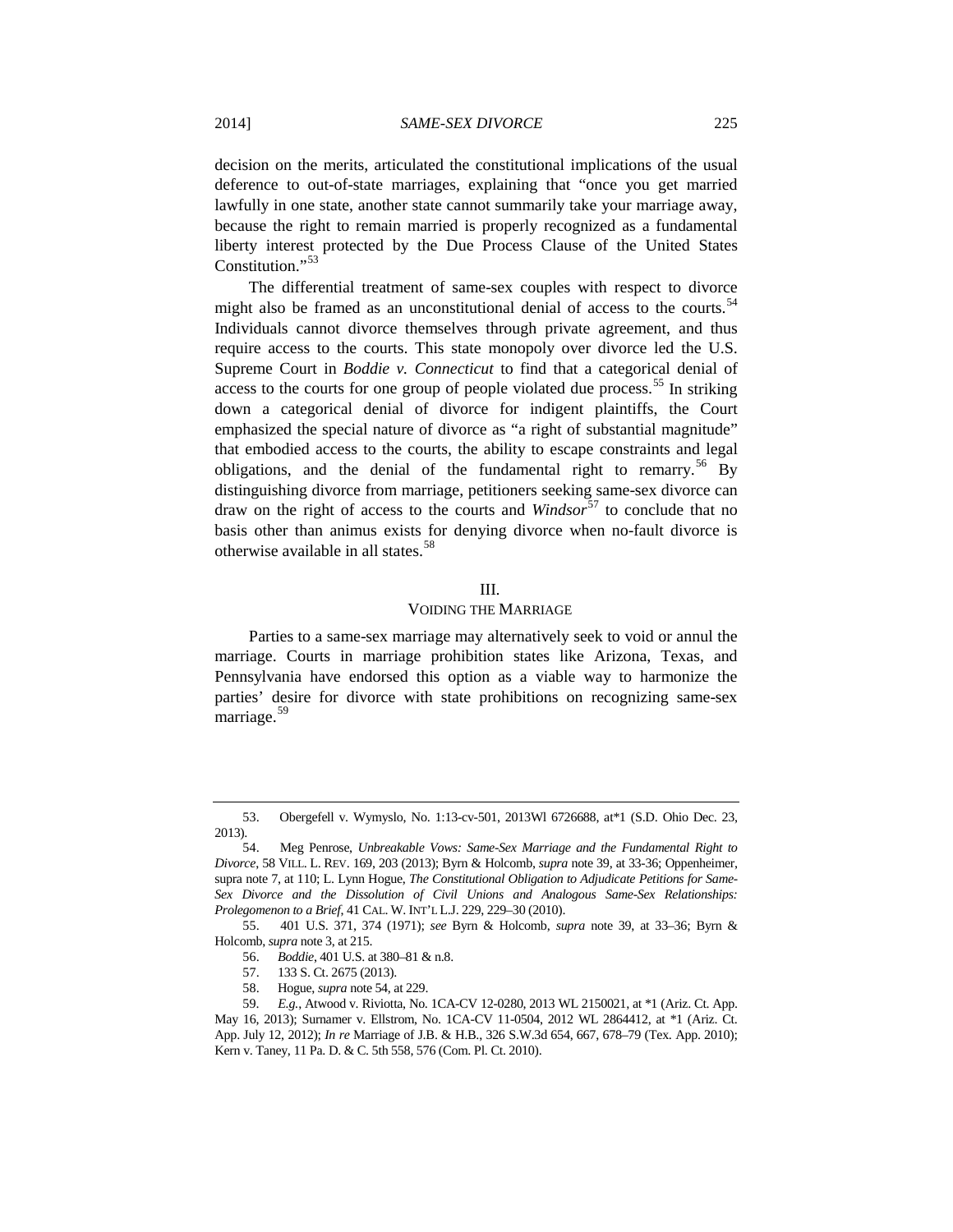In marriage prohibition states, laws and constitutional provisions deem same-sex marriages void ab initio or invalid from their inception.<sup>60</sup> Voidance by its nature does not recognize the validity of the marriage, but instead is "based on the premise that the marriage is void" from the start.<sup>[61](#page-8-2)</sup> This theoretical distinction allows the courts to reconcile their state DOMAs because voidance does not "recognize or effectuate a marriage" yet facilitates the samesex parties' primary objectives of disentangling their personal and economic affairs.<sup>[62](#page-8-3)</sup>

<span id="page-8-0"></span>Annulment is the usual process for obtaining a judicial declaration voiding a marriage.<sup>[63](#page-8-4)</sup> However, annulment actions suffer from some potential limitations. First, availability of annulment can be limited by short statute of limitations periods after the celebration of the marriage or discovery of the defect.<sup>[64](#page-8-5)</sup> Second, annulment actions may not offer the usual range of marital remedies like property division and spousal support that same-sex couples may seek.<sup>[65](#page-8-6)</sup> Some states have equitable savings clauses that extend such remedies in annulment by analogy. [66](#page-8-7) Alternatively, a court might resolve financial issues using contract principles to enforce an express separation agreement or use equitable principles of implied contract or unjust enrichment.<sup>[67](#page-8-8)</sup>

Third, a declaration of voidness might not be respected in marriage equality states as terminating the marriage. $68$  A Virginia court considering the analogous issue of dissolving a civil union in a non-recognition state thought its decision would not be binding in the originating state.<sup>[69](#page-8-10)</sup> Yet, the Texas court in In re *Marriage of J.B.* dismissed this extraterritorial concern, stating simply that a declaration of voidness should be effective in other jurisdictions.<sup>[70](#page-8-11)</sup> As previously discussed, judicial decrees generally receive the highest degree of interstate recognition under the Full Faith and Credit Clause, but only if DOMA does not provide an exception.<sup>[71](#page-8-12)</sup> Thus, uncertainty surrounds the

<span id="page-8-12"></span><span id="page-8-11"></span><span id="page-8-10"></span><span id="page-8-9"></span><span id="page-8-8"></span>67. *E.g.*, Marvin v. Marvin, 557 P.2d 106, 122–23 (Cal. 1976); Gonzales v. Green, 831 N.Y.S.2d 856, 859 (Sup. Ct. 2006); *see* OHIO REV. CODE ANN. § 3101.01(C)(3)(b) (dictating that the state's DOMA will not "[a]ffect the validity of private agreements that are otherwise valid under the laws of th[e] state").

<span id="page-8-2"></span><span id="page-8-1"></span><sup>60</sup>*. E.g.*, TEX. FAM. CODE ANN. § 6.204(b) (West 2013) ("void in this state"); OHIO REV. CODE ANN. § 3101.01(C)(1) (West 2011) ("void ab initio and shall not be recognized by this state").

<sup>61.</sup> *Atwood*, 2013 WL 2150021, at \*1; *see also Surnamer*, 2012 WL 2864412, at \*2.

<sup>62.</sup> In re *Marriage of J.B*., 326 S.W.3d at 667; *see* Hartman, *supra* not[e 3.](#page-0-5) 

<span id="page-8-4"></span><span id="page-8-3"></span><sup>63.</sup> *E.g.*, OHIO REV. CODE ANN. §§ 3105.31 & 3105.32; HOMER H. CLARK, JR., THE LAW OF DOMESTIC RELATIONS IN THE UNITED STATES 136–38 (2d. ed. 1988).

<sup>64.</sup> *E.g.,* OHIO REV. CODE ANN. § 3105.32 (two-year limitation for minors and fraud).

<span id="page-8-6"></span><span id="page-8-5"></span><sup>65.</sup> *E.g.*, Liming v. Liming, 691 N.E.2d 299, 301 (Ohio Ct. App. 1996); In re *Marriage of J.B*., 326 S.W.3d at 679.

<span id="page-8-7"></span><sup>66.</sup> *See Liming*, 691 N.E.2d at 301; *Atwood*, 2013 WL 2150021, at \*1; *Surnamer,* 2012 WL 2864412, at\*2; In re *Marriage of J.B*., 326 S.W.3d at 667; CLARK, *supra* not[e 63,](#page-8-0) at 138–40; *see also* AMERICAN LAW INSTITUTE, PRINCIPLES FOR THE LAW OF FAMILY DISSOLUTION: ANALYSIS AND RECOMMENDATIONS §§ 6.03, 6.05 (2002).

<sup>68.</sup> *See* Rains, *supra* not[e 31,](#page-4-11) at 414.

<sup>69.</sup> Austin v. Austin, 75 Va. Cir. 240, 243 (2008).

<sup>70.</sup> In re *Marriage of J.B*., 326 S.W.3d at 667.

<sup>71.</sup> *See supra* Part I.B.